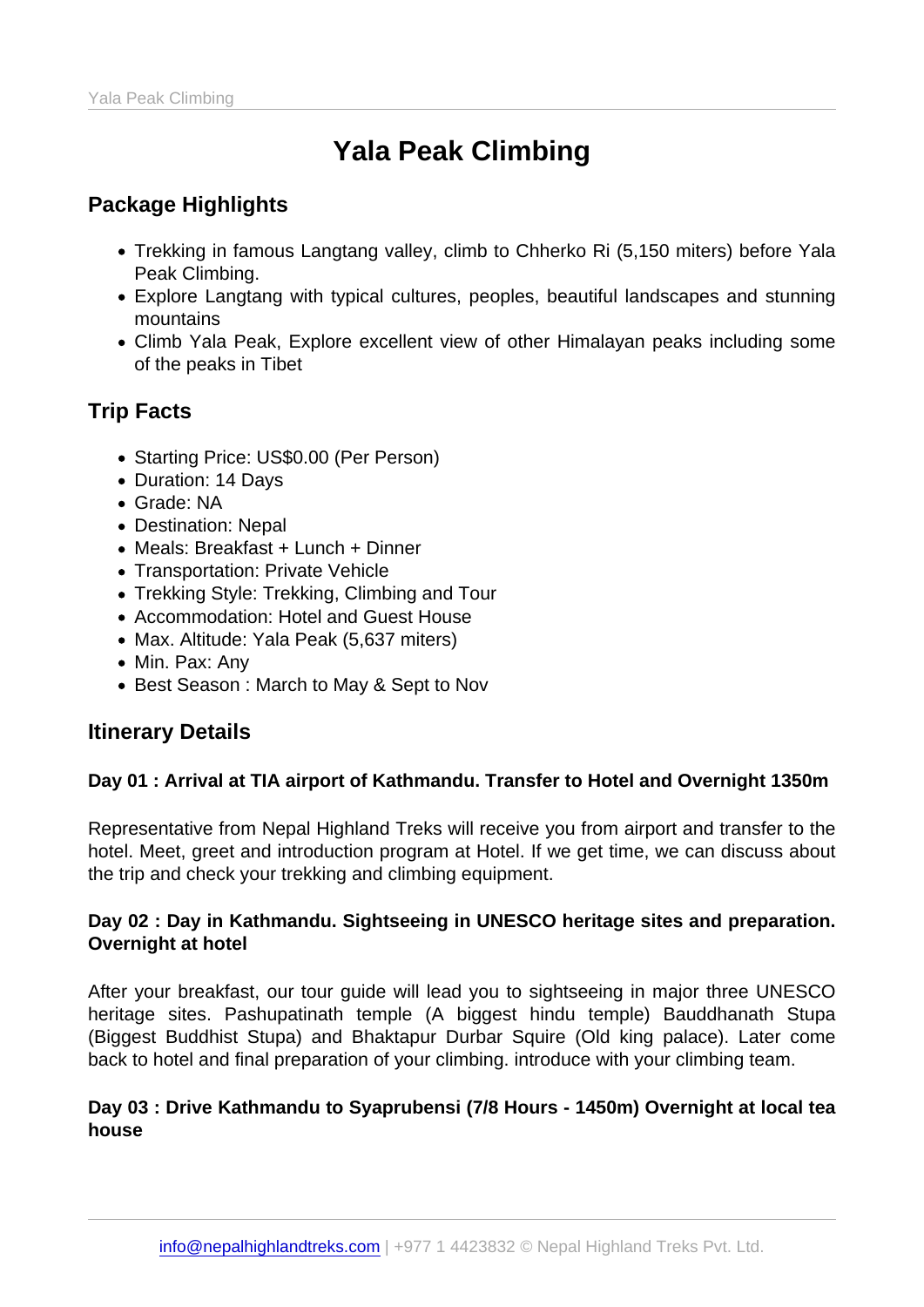Take early breakfast in your hotel. Start driving from Kathmandu to Syaprubensi. It is only 117 kilometer but long driving because of mountain road through local villages. It is also one of the scenic drives. Stop on the way at scenic place and for Lunch. Reach at Syaprubensi at around 2pm. Check in your room and have hot tea.

Day 04 : Trek Syaprubensi to Lama hotel (6/7 hours - 2480m) Overnight at local tea house

After your breakfast in Syaprubensi, start trekking through Rhododendron forest to Lama Hotel. We cross Bridge of Trisuli River and walk again bank of Langtang River. Starting trekking route is slightly uphill but at end of the day is with tough uphill. We also cross several suspension bridges and local tea houses.

Day 05 : Trek Lama Hotel to Langtang vilalge (5/6 Hours - 3540m) Overnight at local tea house

Walking again with dense Rhododendron forest today. After walking minor uphill, you will reach at Ghoda Tabela. There are small tea house rebuild after earthquake in Nepal. We also can see beautiful Mountain View of Langtang Lirung and Naya Khang. Reach Langtang valley which was a biggest Tamang village before earthquake. Now again locals are establishing their houses but enough tea houses are rebuild for trekkers.

Day 06 : Trek Langtang village to Kyanjin Gumpa (3/4 hours - 3900m) Overnight at local tea house

Start your trek as usual time. Today we are going to trek short and reach Kyanjin Gumpa by lunch time. You could see beautiful mountain range around and largest Buddhist Mani walls on the way of trekking. Reach at Kyanjin Gumba, last village of Langtang valley Trekking. Spend rest of the afternoon exploring by Buddhist Shrine and beautiful mountain ranges. You also can walk around and visit Yak cheese factory.

Day 07 : Day hike to Tserko Ri (5150m) and exploration around. come back to Kyanjin Gumpa and overnight

Early in the morning, we start walking to Tserko Ri. Tserko Ri is the highest hill of this trekking. We try to get there before sunrise to view good sunrise view. You may will have difficulties of breathing in less oxygen in high altitude. We can see Langtang Glacier, Langshisha Kharka (The big pasture of Yak) and panoramic mountain views. Back to Kyanjin Gumba for overnight.

Day 08 : Trek to Yala Peak base Camp(7 Hours - 5,000m). overnight at Tent

Long hours trekking to Yala base camp is like off the beaten part trekking in Langtang. You won't see other trekkers accept climbers. Reach at base camp and check in your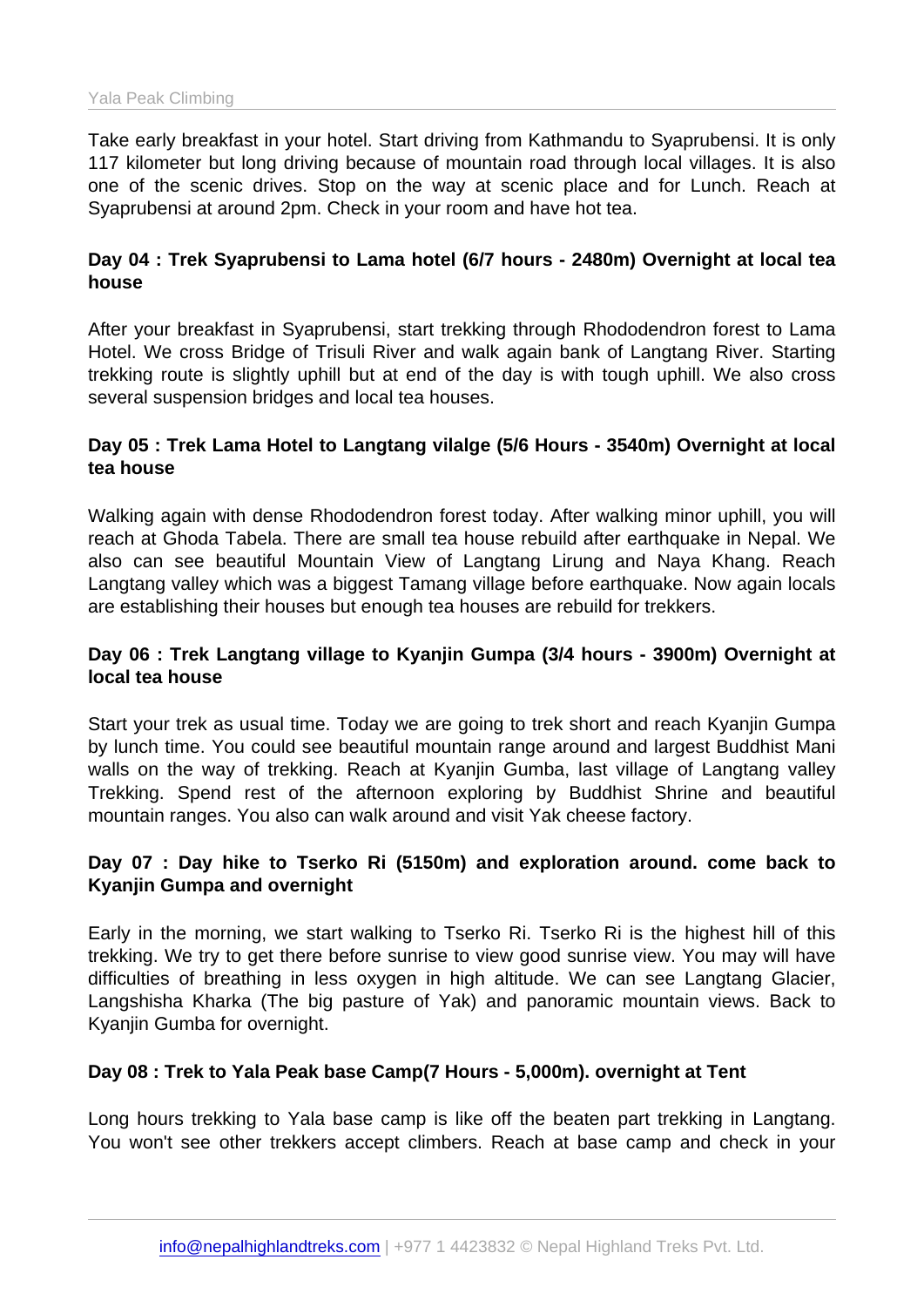tent. Pre climbing training with our guide and get early sleep to weak up early in the morning tomorrow.

Day 09 : Climb Yala Peak (5,637m) and get back to Base Camp. overnight at Tent

Start climb very early today at 3 AM. It is about six hour round trip. You can take plenty of time at the top to take pictures of the soul-stirring Himalayan panoramas. Return back to base camp for the night before starting our descent toward Langtang valley.

Day 10 : Trekking abck to Kyanjing Gumba. overnight at Guest house

The same way trekking back to Kyanjing. Have relax evening at lovely tea house.

Day 11 : Trek back to Lama Hotel (6/7 Hours - 2480m) Overnight at local tea house

After breakfast in Kyanjin Gumba, we trek down same way back to Lama Hotel. It is long walking day through dense forest, local villages with ethnic peoples. Peoples in these villages are Nepalese Tamang but practicing similar cultures as Tibetan

Day 12 : Trek back to Syaprubensi (5/6 Hours - 1450m) Overnight at local tea house

After your breakfast, we start trekking down to Syapru Besi. Trail is around for 5 hours easy walking almost at downhill. After reaching Syapru, your guide will make sure your transportation (jeep) for tomorrow which is send from Kathmandu

Day 13 : Drive back to Kathmandu and transfer to Hotel (7/8 Hours - 1350m)

Start driving to Kathmandu. The same way driving back till Kathmandu is about eight hours. When we reach at Dhunche, we get up for final checking out our Langtang permit and TIMS. We also stop on the way for Lunch. Reach at Kathmandu and transfer to hotel. Meet official representative from Nepal Highland and give trekking and climbing feedback

Day 14 : Departure home

Till your departure time, you are free. We drop you to International airport for your final departure. You have to reach International airport normally before 3 hours from your departure time.

#### Cost Includes

- All arrival and departure arrangement
- Accommodation in Kathmandu on twin sharing rooms in 3 star category hotel with breakfast
- One full day sightseeing in Kathmandu valley including private transportation, tour guide and entrance fees